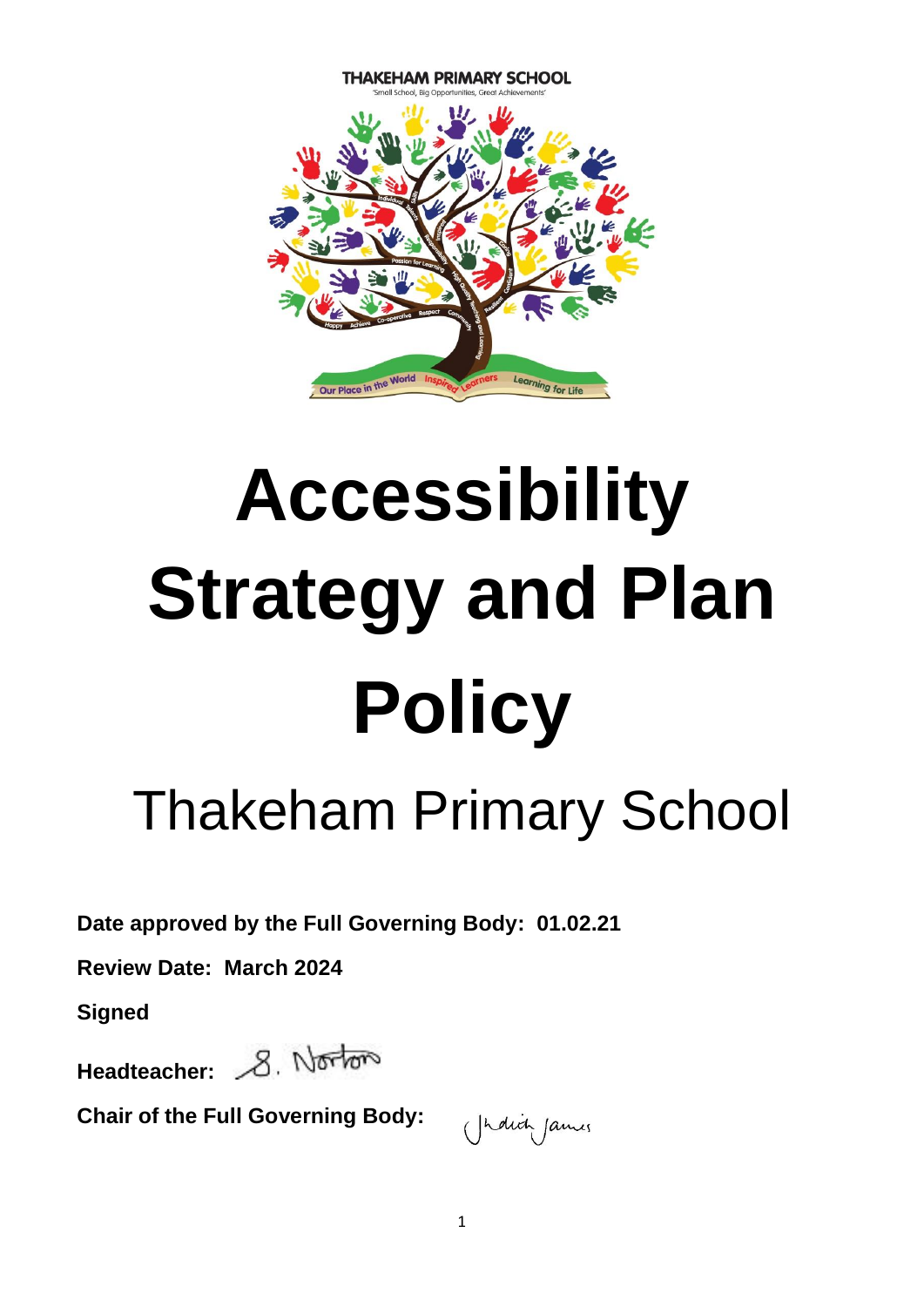At Thakeham Primary School we recognise that children with disabilities are a potentially vulnerable group who can be disadvantaged if policies, procedures and practices do not take account of, and seek to remove, barriers which could deny them the educational opportunities available to other children.

At Thakeham Primary School we demonstrate a commitment to inclusion wherever possible, in order to increase the participation of children with Special Educational Needs and disabilities in the curriculum, and in all areas of School life.

The SEN and Disability Act 2001 (SENDA) makes discrimination against disabled individuals unlawful in their access to education. According to the Act a person has a disability if "he or she has a physical or mental impairment that has a substantial and long-term adverse effect on his or her ability to carry out normal day-to-day activities."

In addition, in 2011 the Equality Duty came into force sets out a requirement to take a proactive approach to promoting disability equality and eliminating discrimination. Most children with special educational needs will not be disabled within the meaning of the Act.

However, a significant proportion of those who are disabled will have special educational needs.

This policy must be read in conjunction with the following policies and documentation:

- Premises Development Plan
- Teaching and Learning Policy
- SEND policy
- Health and Safety policy
- Single Equalities Policy and Objectives
- School Statement of Equalities and Diversity
- Behaviour Policy
- Anti-bullying Policy

# **Aims and Objectives**

We are committed to an inclusive curriculum and increasing access to the school's facilities for all by:

- increasing the extent to which disabled pupils can participate in the school's curriculum;<sup>\*</sup>
- continuing to improve the physical environment of the school;<sup>\*</sup>
- improving the delivery of information to disabled pupils and other members of our school community;
- responding with appropriate adaptations to the needs of new arrivals to the school;\*
- teaching our children tolerance and understanding of disability. Giving them a positive attitude to disability equality.

# **Definition of Disability**

A person has a disability if he/she has a physical or mental impairment that has a substantial and long-term adverse effect on his/her ability to carry out normal day-to-day activities.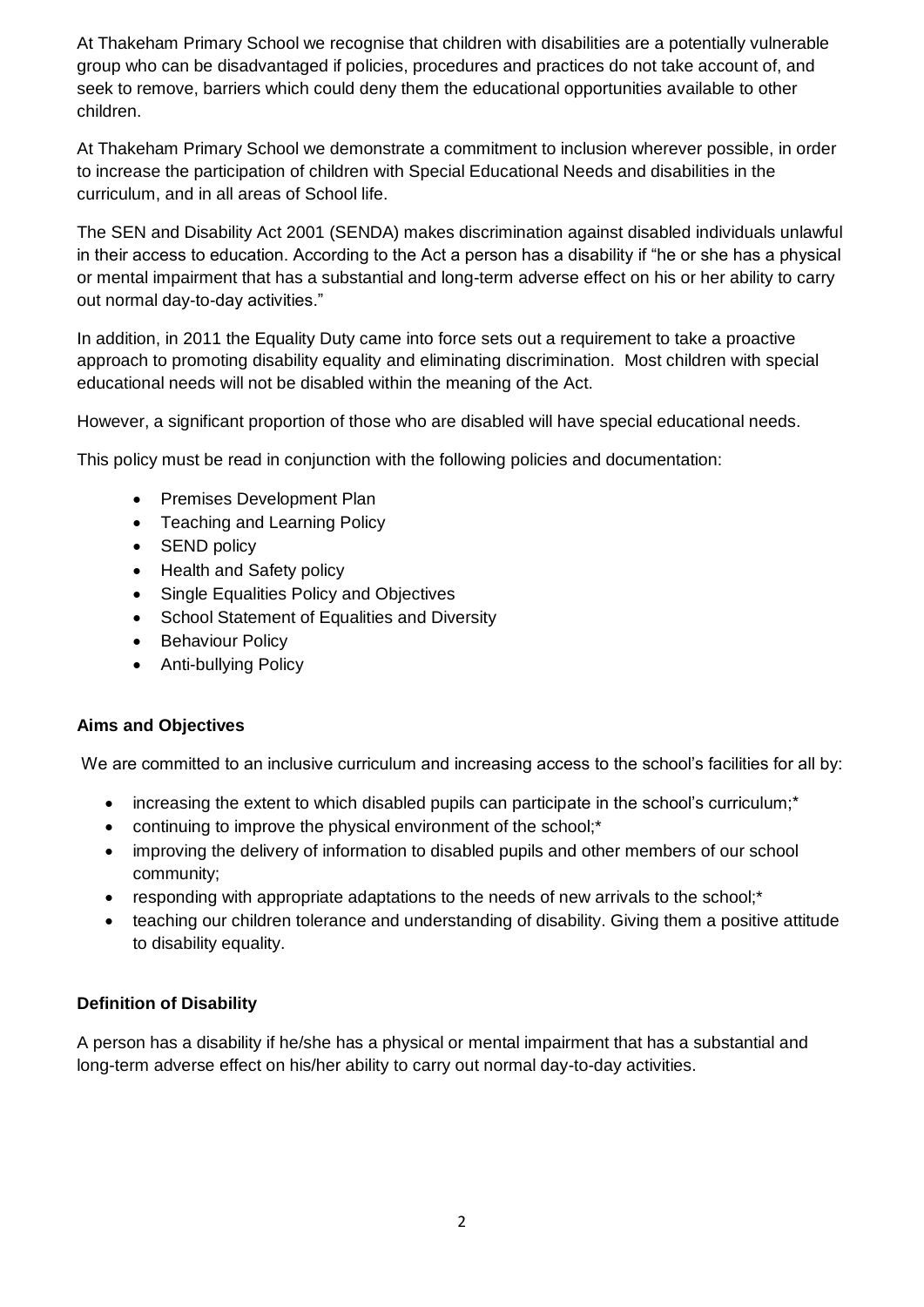# **\*Contextual Information**

As part of the school's re-location to its site in Rock Road, accessibility has been key to the design and planning of the building, to meet building regulations. Adaptations include:

- A dedicated parking bay is provided for disabled users and is located closest to the main entrance, with level approach
- Access to the main entrance for all users is via a level smooth surfaced tarmacadam route
- The main entrance has an automatic operating system to allow both leaves to open for full width access
- All external doors within the school (except Excess Areas) have a level threshold to the external environment
- All internal doors along primary access routes are sized in accordance with current regulations regarding accessibility including vision panels to primary routes and rooms
- 2 ramps are provided within the circulation areas to provide access to the various floor levels. Stepped access is also provided to the Main Office from the lowest level, with level approach ensured via the Early Years Classroom
- Pupil accessible external areas have shallow stepped access between levels with additional sloped access (max 1 in 21) between levels to ensure accessibility for all
- A fully compliant Accessible WC and Shower facility is provided at a central location to the school for use by disabled users
- Height adjustable equipment is provided to the Food Technology facility
- Access to the main (lower) playground can be made via a slope from the upper playground, which is on the same level as the doorways leading from the corridor and hall. This avoids the steps between the upper and lower playground.

# **Our Commitment to an Individual**

When an individual with a disability is known to be coming to Thakeham Primary School, we will aim to implement a plan that will:

- assess their needs and any adaptations that can be made to the environment within the context of the listing of the building and time remaining on our current site
- establish what resources would need to be purchased
- assess if we have required skills and expertise amongst the existing staff to support that individual
- assess any medical requirements. Training may be required.

However, we will also carefully consider the availability of the school budget to meet any identified provision against how it will impact on the ability of the school to meet its wider obligations to all individuals in the school.

# **Areas of school planning responsibilities**

A. Increasing access for disabled pupils to the school curriculum

B. Improving access to the physical environment of schools (this includes improvements to the physical environment of the school and physical aids to access education).

C. Improving the delivery of written information to disabled pupils and disabled parents. This includes planning to make written information that is normally provided by the school to its pupils and parents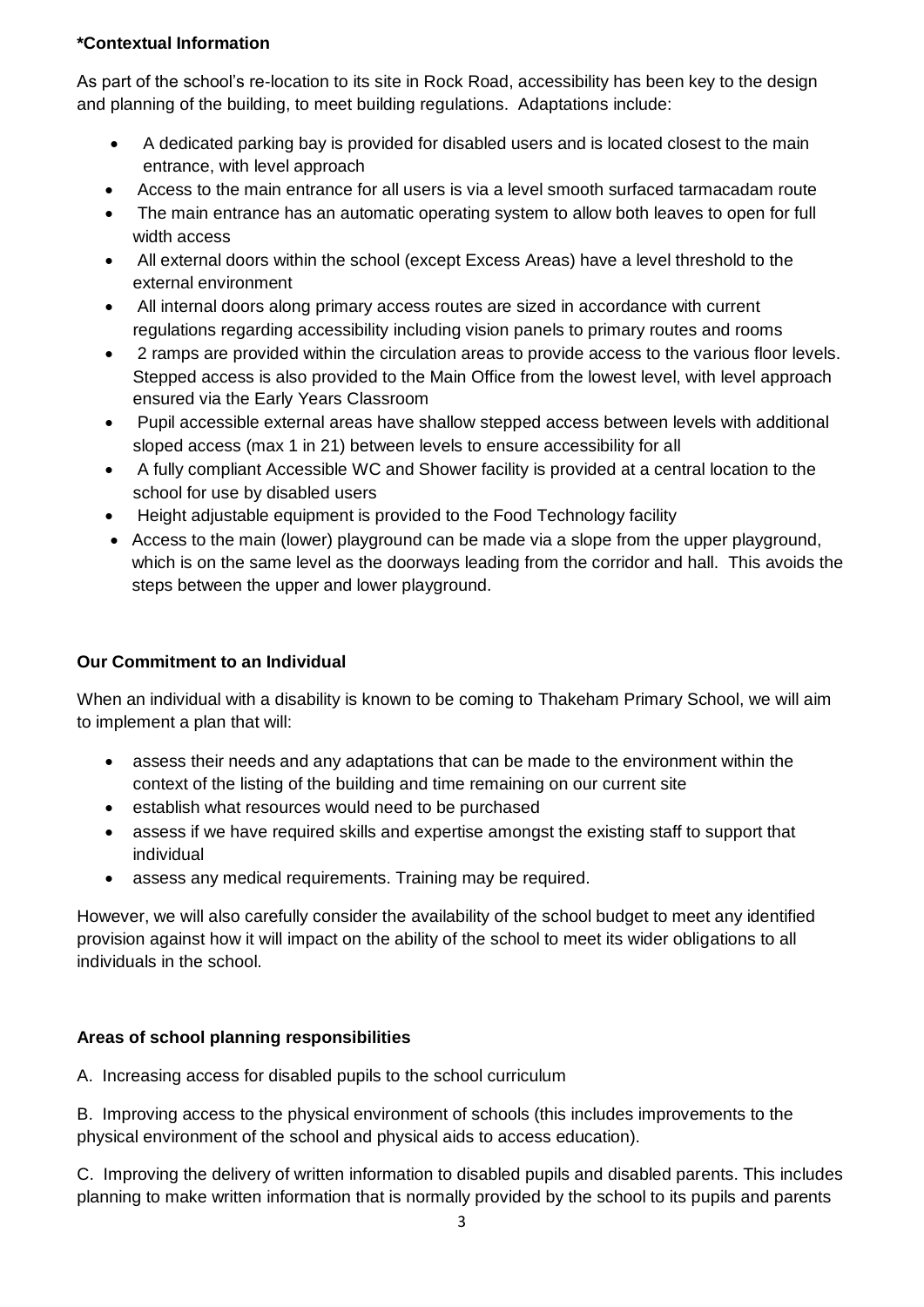available to disabled pupils and parents. The information should take account of the nature of the disabilities, the preferred formats of the pupils' and parents' and be made available within a reasonable timeframe.

# **A. Increasing access for disabled pupils to the school curriculum.**

Improving teaching and learning lies at the heart of the school's work. Through self-review and continuous Professional Development (CPD), we aim to enhance staff knowledge, skills and understanding to promote excellent teaching and learning for all children. We aim to meet every child's needs within mixed ability, inclusive classes.

| Goals /<br><b>Priorities</b>                                                        | <b>Targeted Actions /</b><br>Tasks                                                                                                                      | Responsi<br>bility           | Time-<br>scale | Outcomes,<br>Monitoring,<br><b>Evaluation</b>                          | <b>Resources</b>       |
|-------------------------------------------------------------------------------------|---------------------------------------------------------------------------------------------------------------------------------------------------------|------------------------------|----------------|------------------------------------------------------------------------|------------------------|
| Ensure all staff<br>are aware of<br>disabled<br>children's<br>curriculum<br>access. | Set up a system of<br>individual plans for<br>disabled pupils when<br>required. Information<br>sharing with all agencies<br>involved with the child.    | <b>InCo</b>                  | As<br>needed.  | All staff aware of<br>individual needs.                                |                        |
| Use ICT<br>software to<br>support learning<br>appropriately.                        | Install software as<br>needed.                                                                                                                          | InCo/<br>Computing<br>Leader | As<br>needed   | Wider range of<br>resources used.                                      | Software as<br>needed. |
| Educational<br>visits to be<br>accessible to all.                                   | Develop guidance for<br>staff on making trips<br>accessible. Ensure each<br>new venue is evaluated<br>for suitability for relevant<br>pupils and staff. | EVC &<br>Group<br>Leaders    | As<br>needed   | All children to have<br>access to a range of<br>visits and activities. |                        |

# **B. Improving access to the physical environment of the school**

We keep resource provision under constant review. The School Strategic Development Plan is the vehicle for considering such needs on an annual basis and regular discussions are part of staff/governor meetings.

# **C. Improving the delivery of written information to disabled pupils**

This will include making written information for pupils which is normally provided by the school available to disabled pupils. Examples might include handouts, activity sheets, textbooks and information about school events. The information should take account of pupils' disabilities and pupils' and parents' preferred formats and be made available within a reasonable timeframe.

The School helps to differentiate the curriculum for pupils who have difficulty in gaining full access to aspects of school life by, for example, simplifying written texts and interpreting texts through supporting adults. Support staff are often used to support pupils who need tasks broken down, and enable them to access the full curriculum at their level. Again, advice is taken from relevant WSCC support staff, and outside agencies as appropriate.